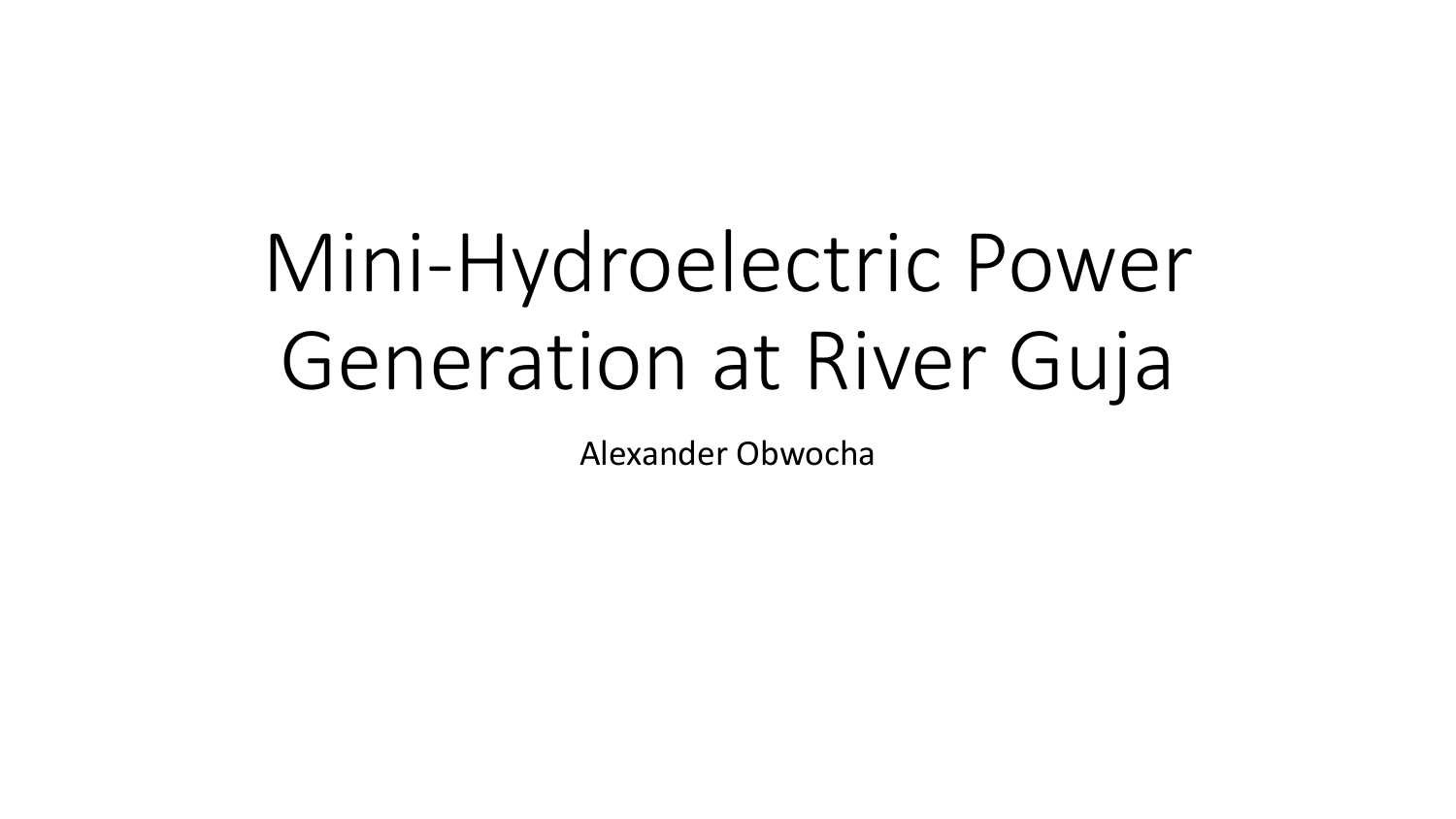## Problem

- When we use diesel propelled engines to pump water or generate electricity it acts as a source of air pollution and the carbon 4oxide and other gases produced as fumes could escape into the atmosphere and deplete the ozone layer thereby contributing to global warming
- Kisii County uses electricity to pump water for her citizens and the water projects have not been able to cover the electricity bills
- There is need for a cheaper, alternative source of energy in form of either solar or hydroelectric generation since there exists a major, Rive Gucha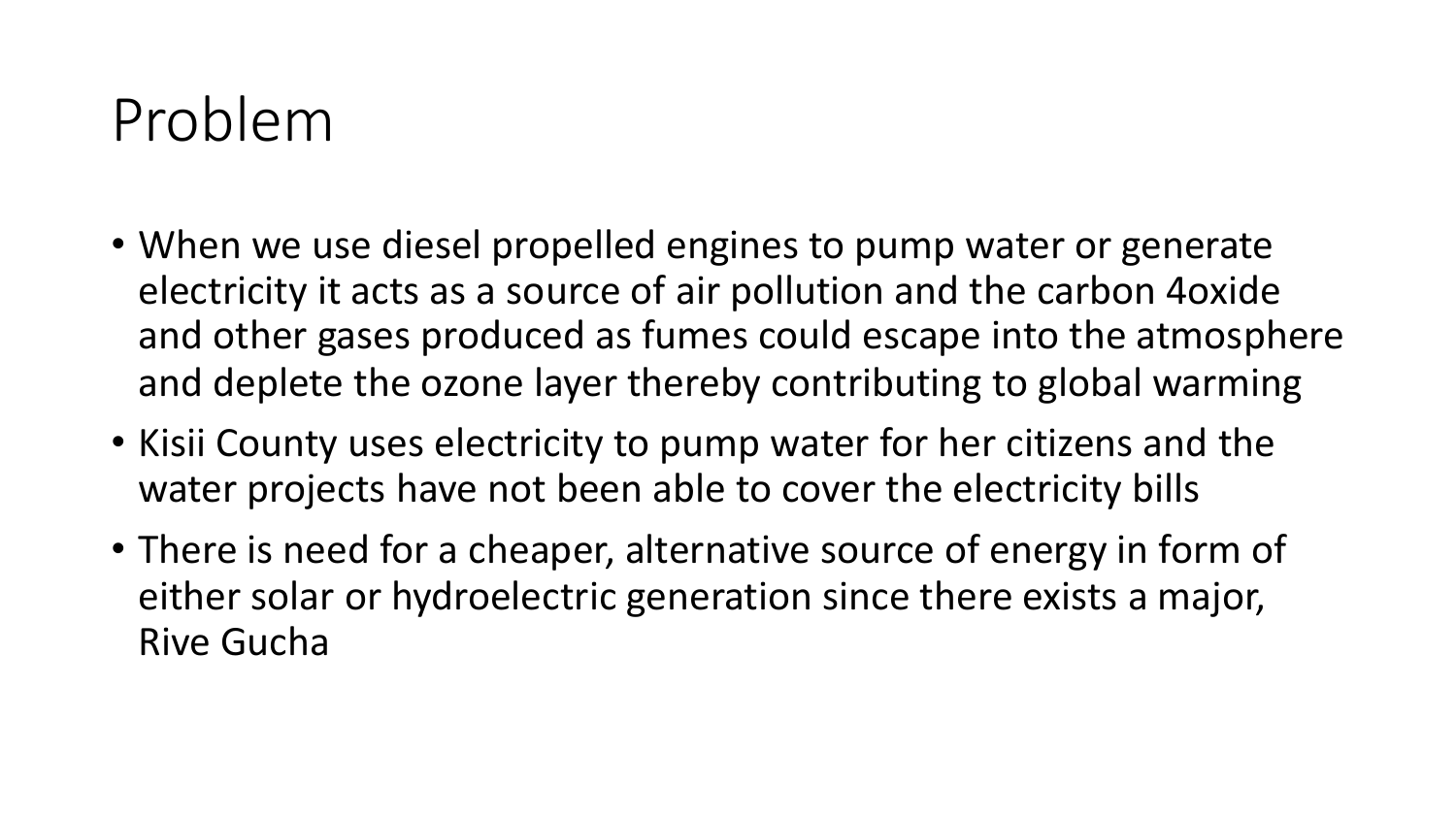# Solution

- Construction and operationalization of a mini hydroelectric power station at Nyakwana waterfall
- Energy reticulation initiatives
- Metering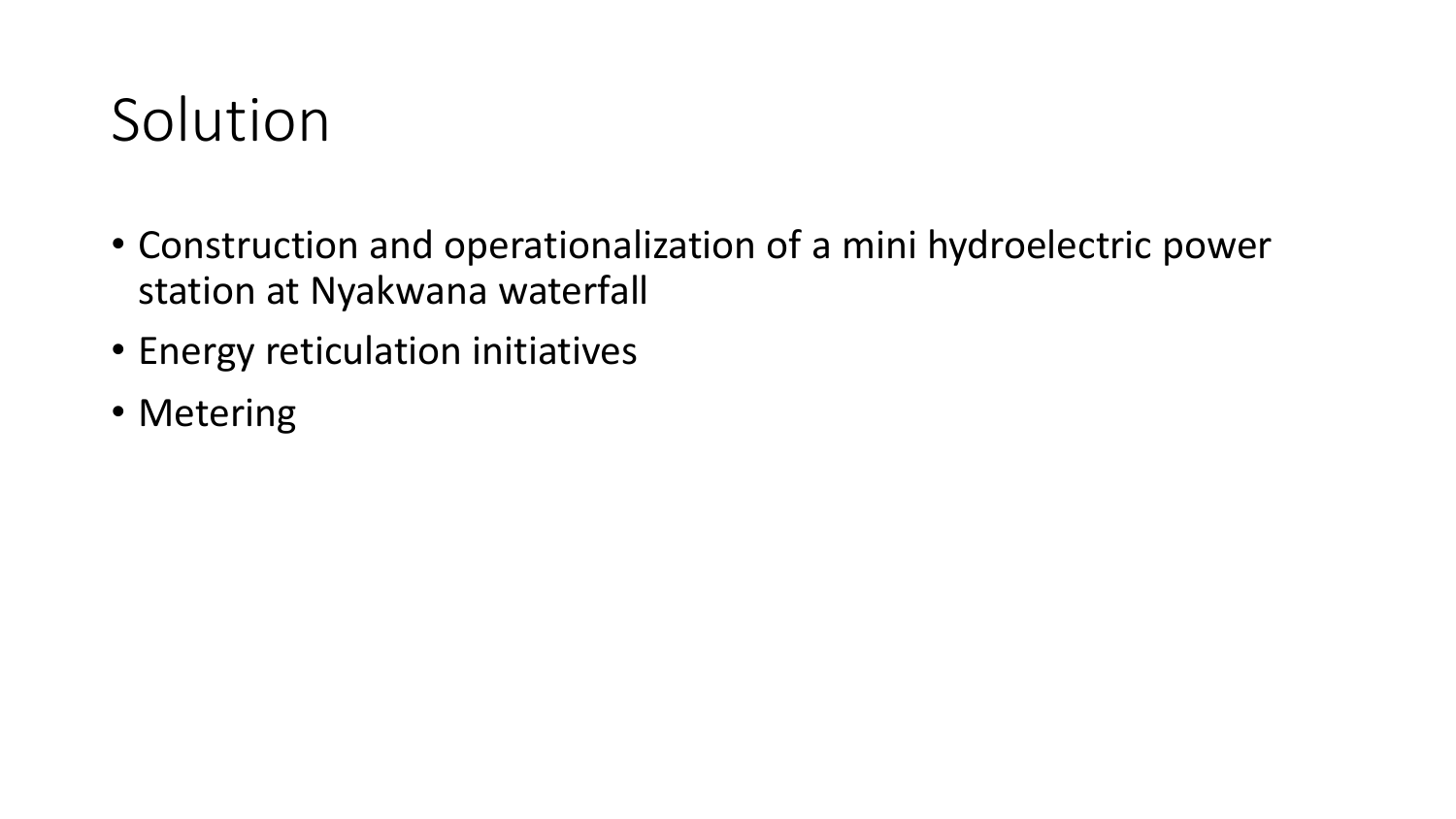#### Needs

- Feasibility study report with UN Habitat Dr. Vincent Kitio
- Check the regulatory requirements
- Designs for the project
- Public participation
- Acquire the machinery
- Capacity building of personnel
- Construction and implementation
- Energy reticulation
- Handing over of the project